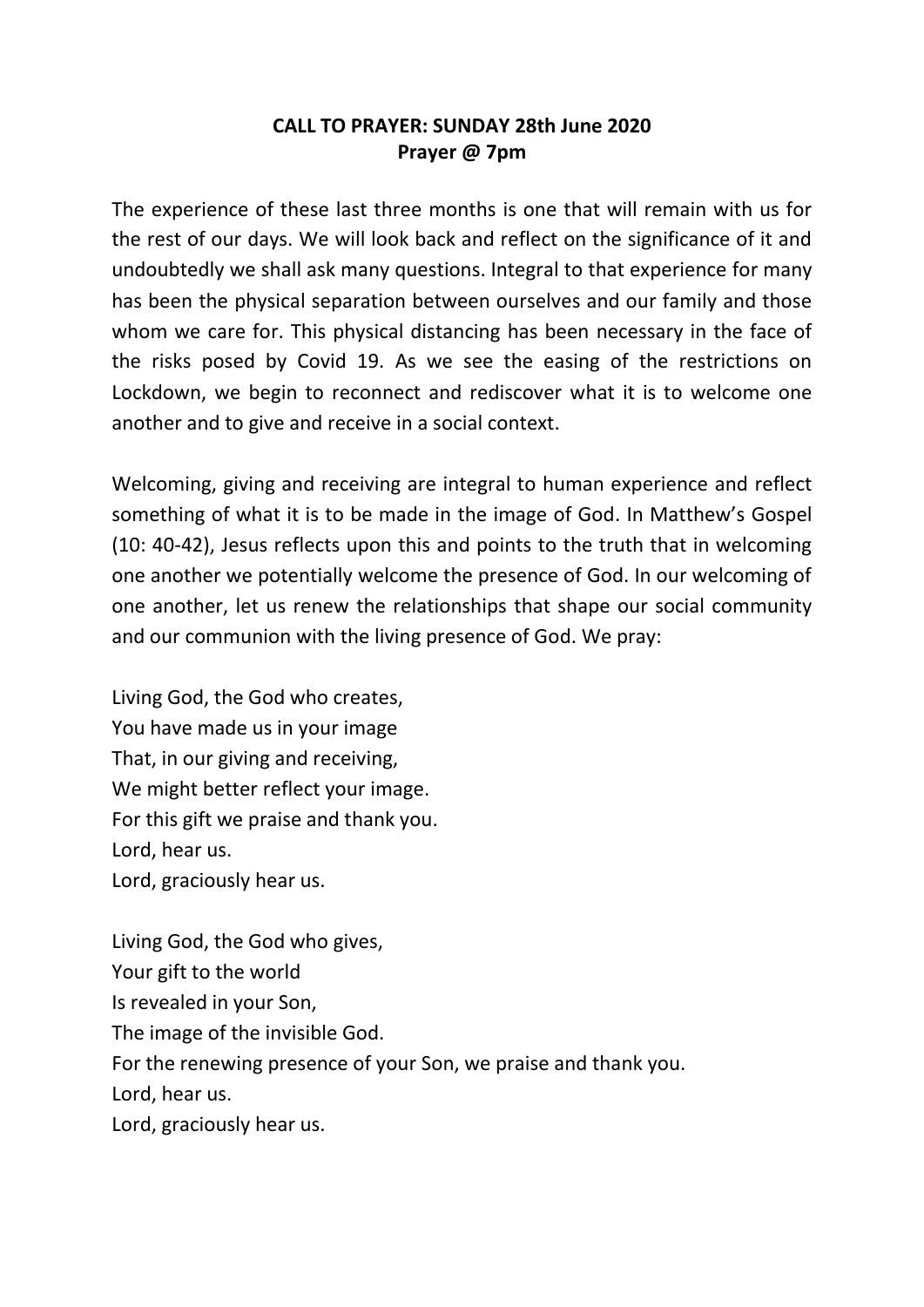Living God, the God who renews,

You call us to renew our relationships with one another

That, in so doing,

We might renew our relationship with you.

For the welcome you offer in renewal, we praise and thank you.

Lord, hear us.

Lord, graciously hear us.

Living God, the God who welcomes,

You welcome us when we return to you

Weary and heavy laden.

Receive us as we are and forgive us when we stumble.

For the love we experience as we are welcomed, we praise and thank you.

Lord, hear us.

Lord, graciously hear us.

Living God, the God who loves,

You offer us good gifts

And invite us to receive them.

In response, we offer our lives and all that we are.

For the sure promise of your love, we praise and thank you.

Lord, hear us.

Lord, graciously hear us.

## Signed by:

- Rt. Rev. Dr Martin Fair, Moderator of the General Assembly, Church of **Scotland**
- Most Rev. Leo Cushley, Archbishop of St. Andrews and Edinburgh, Roman Catholic Church
- Most Rev. Mark Strange, Primus, on behalf of the College of Bishops, Scottish Episcopal Church
- Rev. John Fulton, Moderator, United Free Church of Scotland
- Rev. Dr David Pickering, Moderator, United Reformed Church (Scotland)
- Rev. Martin Hodson, General Director, Baptist Union of Scotland
- Rev. Mark Slaney, District Chair, Methodist Church (Scotland)
- Rev. May-Kane Logan, Chair, Congregational Federation in Scotland